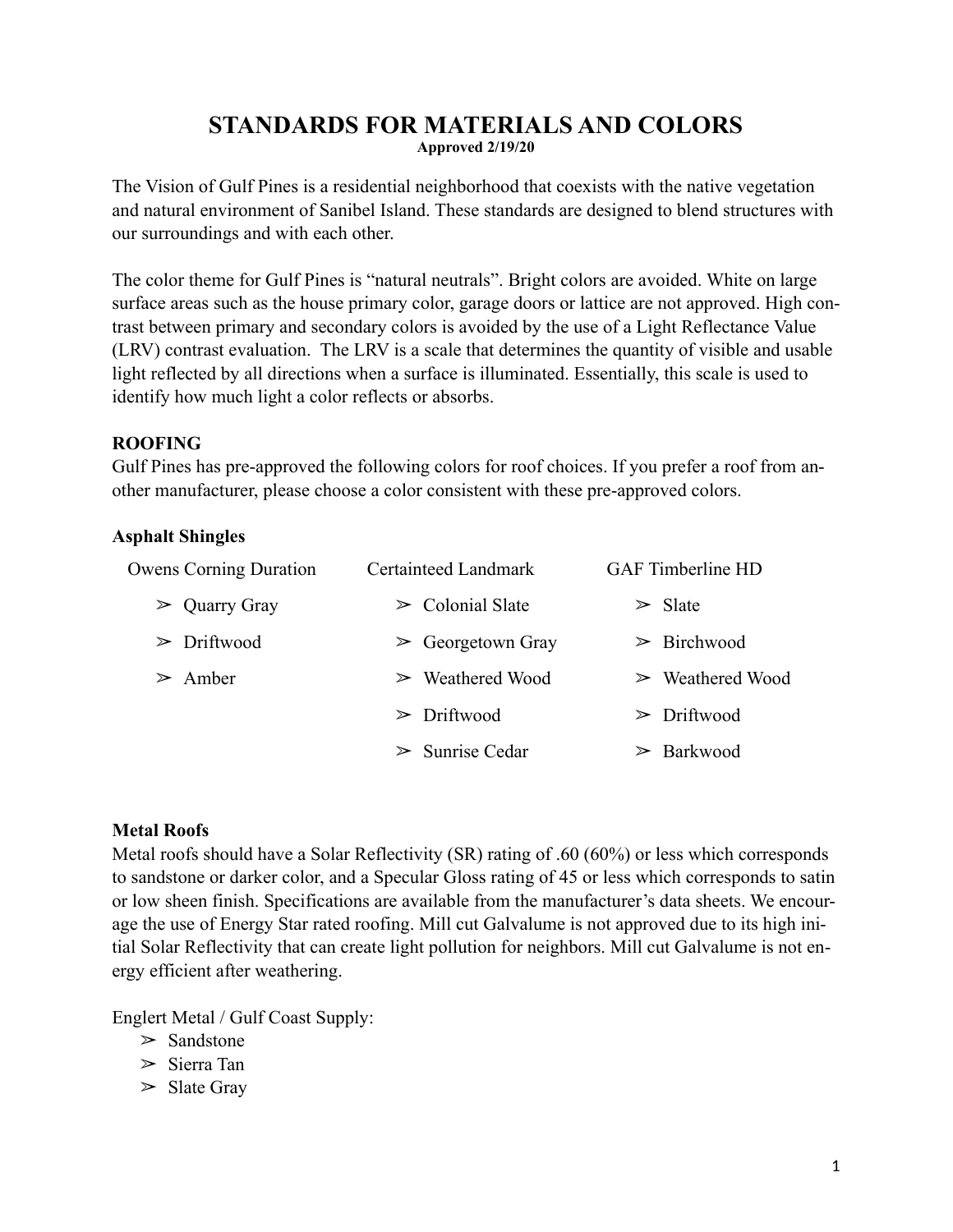# **LARGE SURFACE AREAS**

### **Painted or Stained Surfaces**

Colors of paintable surfaces such as siding, wood decking, wood railing, garage doors, lattice, fascia boards and shutters should be a pre-approved color or one that's similar.

### **Composite Decking**

Composite decking and railing should blend with pre-approved colors and be consistent with these pre-approved Azek colors:

- $\triangleright$  Slate Gray
- $\geq$  Brownstone
- $\geq$  Kona

## **Aluminum Railing**

We recommend that aluminum railing with factory finish color blend with the pre-approved colors. If white is the only option, use a railing design that minimizes surface area.

### **Factory Finish Garage Doors and Shutters**

Factory finish garage doors and shutters should blend with pre-approved colors. Garage doors should be consistent with these pre-approved colors:

Overhead Door Company, Traditional Steel Collection

- $\geq$  Almond
- ➢ Desert Tan
- $\geq$  Taupe/Sandstone

# **WINDOW AND DOOR FRAMES, TRIM AND SOFFITS**

For lighter house colors with Light Reflectance Values greater than 45 (see below), white window and door frames and soffits are approved. Window and door trim may also be white, but we encourage trim colors from the pre-approved list.

For darker house colors with Light Reflectance Values less than 45, darker window and door frames such as bronze should be selected to avoid high contrast. Trim colors must be from the pre-approved list or equivalent.

# **PRE-APPROVED GULF PINES COLORS**

These are Benjamin Moore colors. Samples are available at any Benjamin Moore retailer. You can also see them on the Benjamin Moore website: benjaminmoore.com and click on their virtual color charts. Remember, a virtual color will not be the same as a paint sample, but it will help you narrow your field! Take the color name and number to any paint company to be replicated.

Colors are listed in color families for your convenience.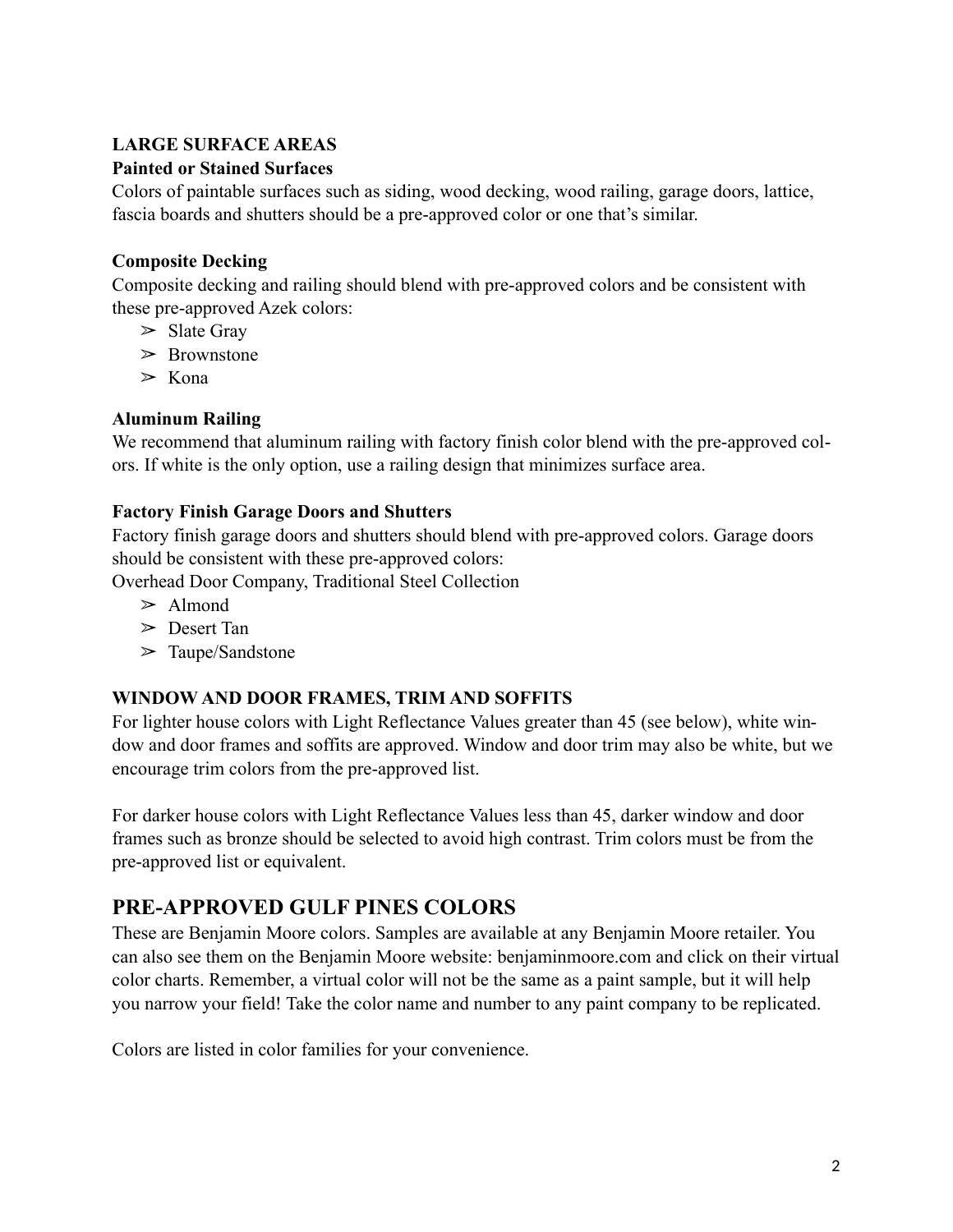## **CONTRAST**

High contrast between body and trim colors should be avoided. Contrast between two colors can be determined using Light Reflectance Values (LRV).

The LRV for each pre-approved color is listed in brackets after the color name (ie. [63]). Light colors have a high LRV; dark colors have a low LRV. Pure white LRV is 100; pure black LRV is 0. *Contrast ratio* is  $(LRV_2 - LRV_1)/LRV_2 \times 100\%$ , where  $LRV_2$  is the higher number and  $LRV_1$  is the lower number.

Acceptable contrast ratio between body and trim colors is anything below 40%.

When trim colors cover large surface areas, we encourage a lower contrast ratio of 30%.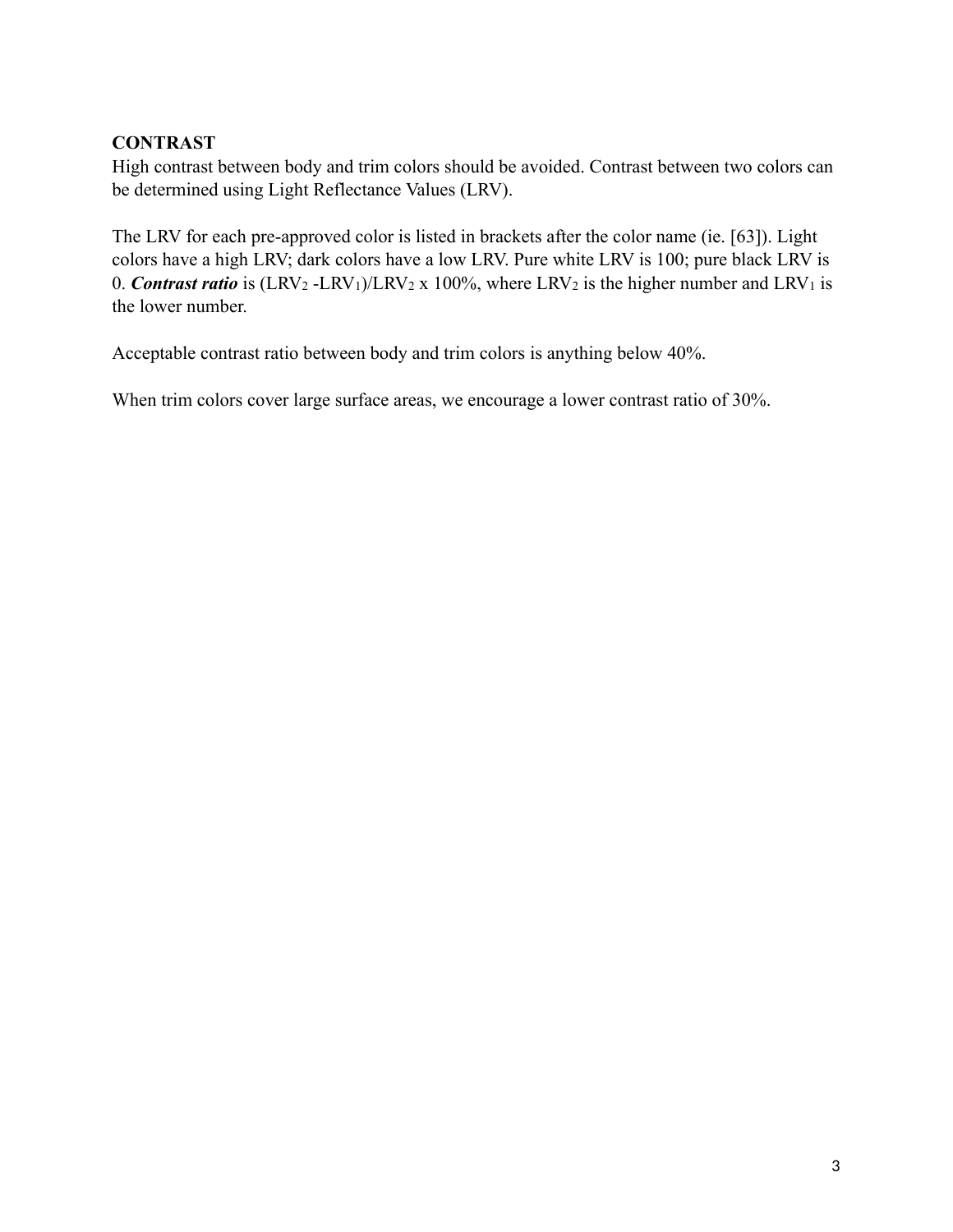## *Group 1: Gulf Sands Colors*

Manchester Tan HC-81 [63]

Smokey Taupe 983 [55]

Annapolis Gray HC-176 [51]

Hot Spring Stones AC-31 / Ashen Tan 996 [51]

Bleeker Beige HC-80 [52]

Pismo Dunes AC-32 / Baja Dunes 997 [41]

Briarwood PM- 32 [32]

## *Group 2: Oyster Shell Colors*

Abalone 2108-60 [62]

Barren Plain 2111-60 [62]

Rodeo 1534 [60]

Stingray 1529 [58]

Camouflage 2143-40 [55]

Brushed Aluminum 1485 [55]

Winterwood 1486 [51]

Sonora gray 1530 [48]

Coastal Fog AC-1 / 976 [53]

Stone Hearth 984 [48]

Northern Cliffs 1536 [46]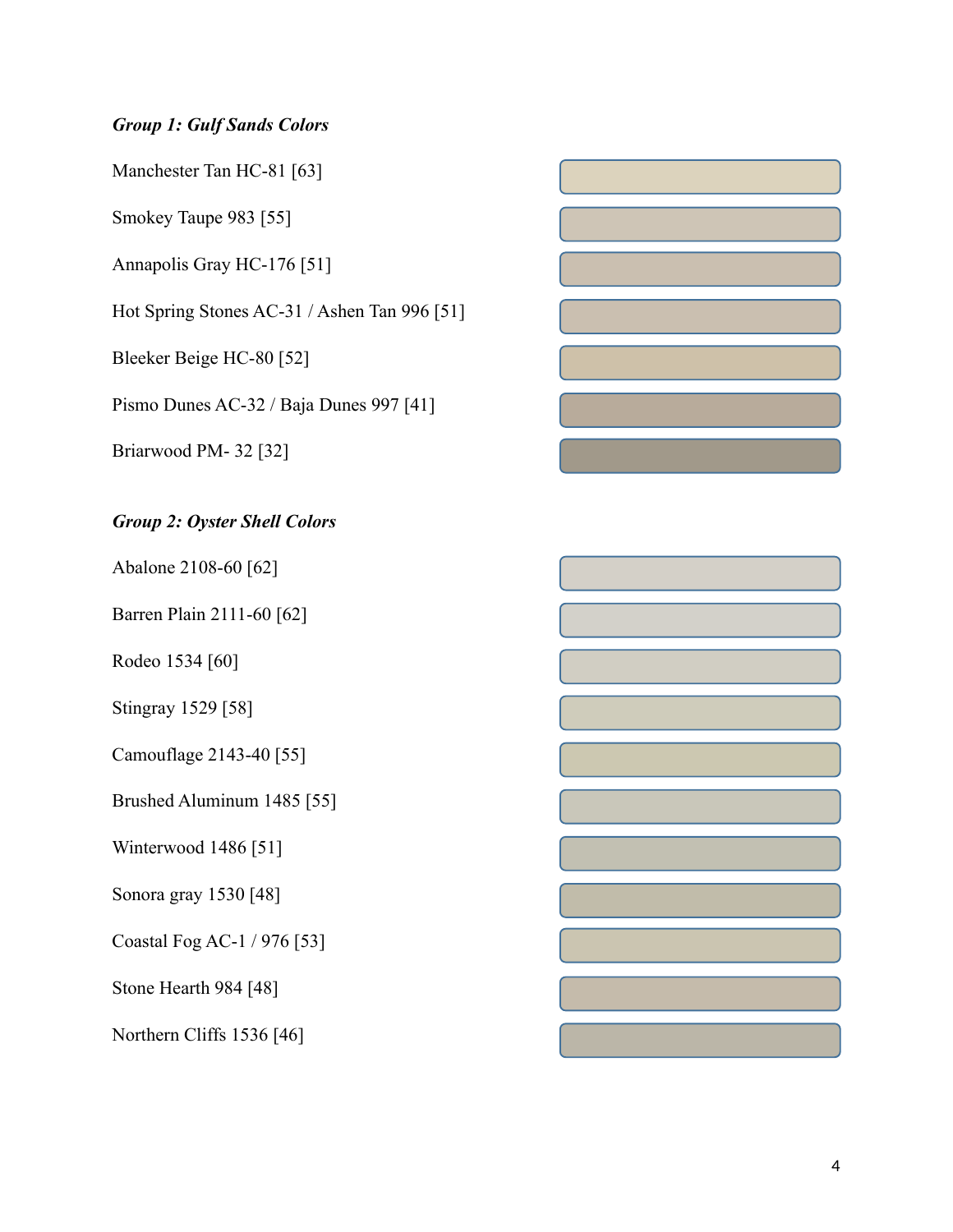# *Group 3: Buttonwood Silver Colors*

Silver Lake 1598 [55]

Silver Marlin 2139-50 [56]

Harbor Gray AC-25 / Silver Chain 1472 [57]

Gray Horse 2140-50 [49]

Marina Gray 1599 [44]

Heather Gray 2139-40 [35]

### *Group 4: Tropical Fog Colors*

Seattle Mist 1535 [55]

Smoke Embers AC-28 or 1466 [51]

Baltic Gray 1467 [44]

Cape Hatteras Sand AC-34 / Himalayan Trek 1542 [47]

Rockport Gray HC 105 [37]

### *Group 5: Weathered Taupes Colors*

Silver Fox 2108-50 [44]

Valley Forge Tan AC-35 / Plymouth Rock 1543 [43]

Ozark Shadows AC-26 / Gray Huskie 1473 [46]

Stone Harbor 2111-50 [43]

Berkshire Beige AC-2 / Brandon Beige 977 [38]

Winter Gates AC-30 / Willow Creek 1468 [34]

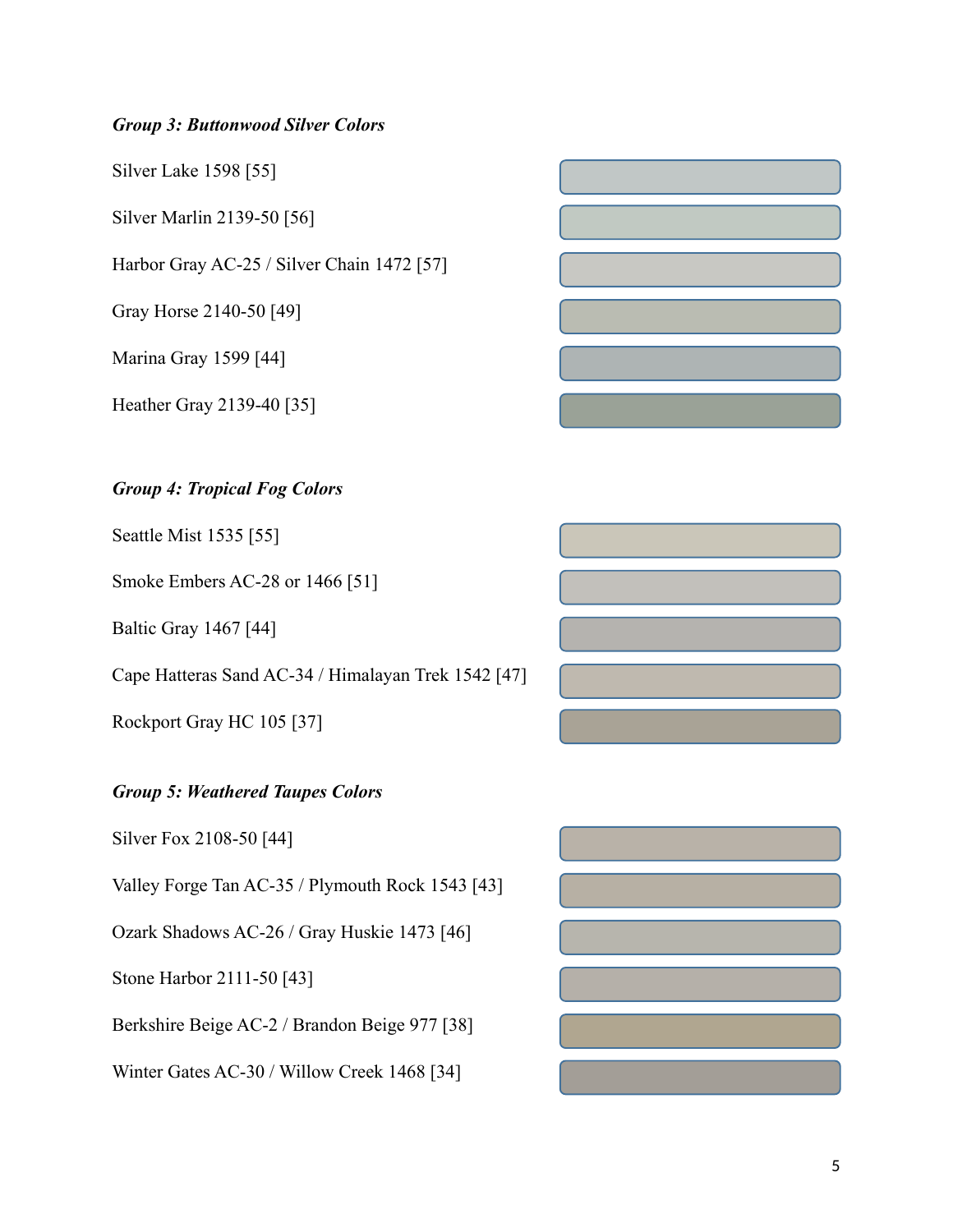| Galveston Gray AC-27 / Graystone 1475 [30]          |  |
|-----------------------------------------------------|--|
| Shenandoah Taupe AC-36 / Waynesboro Taupe 1544 [33] |  |
| Eagle Rock 1469 [24]                                |  |
| Taos Taupe 2111-40 [24]                             |  |
| <b>Group 6: Spanish Moss Colors</b>                 |  |
| Spanish Olive 1509 [53]                             |  |
| Gray Mirage 2142-50 [54]                            |  |
| Sandy Hook Gray HC-108 [39]                         |  |
| Herbal Escape 1487 [40]                             |  |
| Creekside Green 2141-40 [31]                        |  |
| Dry Sage 2142-40 [35]                               |  |
| Copley Gray HC-104 [26]                             |  |
| Desert Twilight 2137-40 [27]                        |  |
| Horizon Gray 2141-50 [51]                           |  |

# *Group 7: Additional Trim Colors, Not to be Used as Main Colors*

| Monterey White HC-27 [76] |  |
|---------------------------|--|
| Cedar Key 982 [61]        |  |
| Moonshine 2140-60 [67]    |  |
| Collingwood OC-28 [62]    |  |